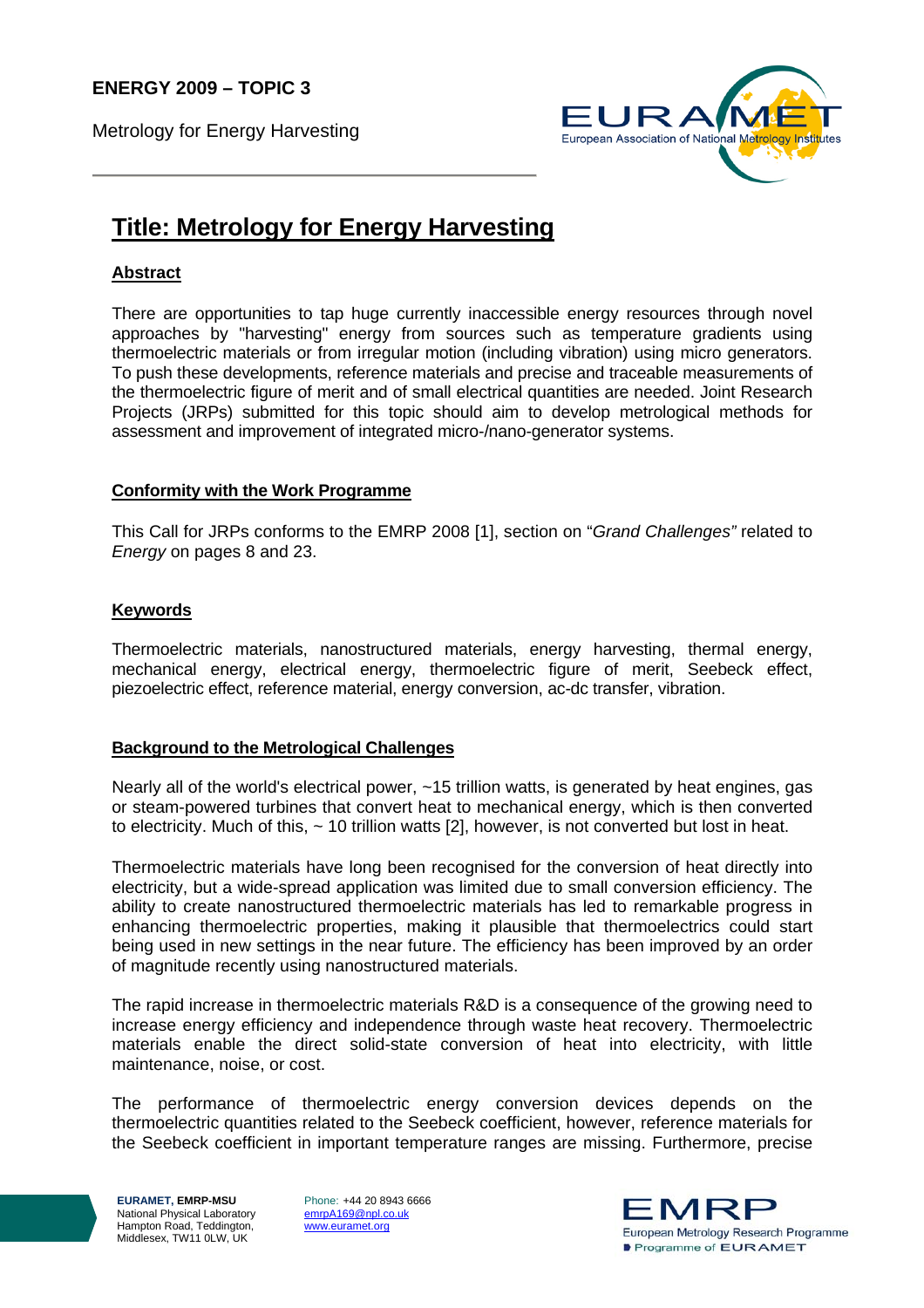and traceable measurement methods for the determination of the Seebeck coefficient are needed. The challenging task will be to establish traceability for the measurement of small differences of relatively large quantities as the efficiency factors of all these effects will be small, in the order of a few percent. The determination of the efficiency is the responsibility of the manufacturers of the devices, but in order to offer their products worldwide they need a strong metrology infrastructure to guarantee the traceability of the key-quantities of their products. Particularly the traceability of time-variant signals needs completely new approaches.

Nanostructured materials along with high permittivity dielectrics also offer the possibility to contribute through other mechanisms. New approaches to energy generation are being developed by harvesting energy from hydro-kinetics, mechanical vibration, pressure, as well as temperature fluctuations. These range from large-scale power generation such as piezoelectric polymers deployed in rivers to self-power for micro- and nano-electronic devices. High permittivity dielectrics and nano-structured materials are the focus of intense current research efforts. There is the need to develop the metrology infrastructure required to support development and commercialisation in these areas.

Measurements of efficiency and effectiveness are usually done as simple power-in/power-out concepts. Metrological approaches to complex systems with multiple energy sources are required. There are at present no agreed metrics describing the performance of energy harvesting devices. The metrological science of dealing with multiple energy sources at a range of length scales is not yet established. A metrology infrastructure relating to the assessment of the effectiveness and reliability of these emerging technologies is required.

## **Scientific and Technological Objectives**

Proposers should aim to address all of the stated objectives below. However where this is not feasible (i.e. due to budgetary or scientific / technical constraints) this should be clearly stated in the JRP protocol. The objectives are based around the PRT submissions. As experts in the field, JRP proposers should establish the current state of the art, which may lead to amendments to the objectives - these should be justified in the JRP proposal.

The focus of this topic is the metrological support for the development of electrical generators exploiting all types of conversion of thermal and mechanical energy into electrical energy, with emphasis of small-scale devices. Innovative, even high-risk approaches especially shall be addressed.

The specific objectives are:

- 1. development and validation of traceable measurement methods for conversion efficiency
- 2. measurement of material parameters of thermoelectrical and piezoelectrical materials such as electrical and thermal conductivity and Seebeck coefficient with emphasis on novel, nanostructured materials
- 3. development of AC/DC transfer techniques for small non-sinusoidal signals
- 4. development of metrological methods for assessment and improvement of integrated micro-/nano-generator systems.

## **Potential Impact**

Proposals must demonstrate adequate and appropriate participation/links to the "end user" community. This may be through the inclusion of unfunded JRP partners or collaborators, or by including links to industrial/policy advisory committees, standards committees or other